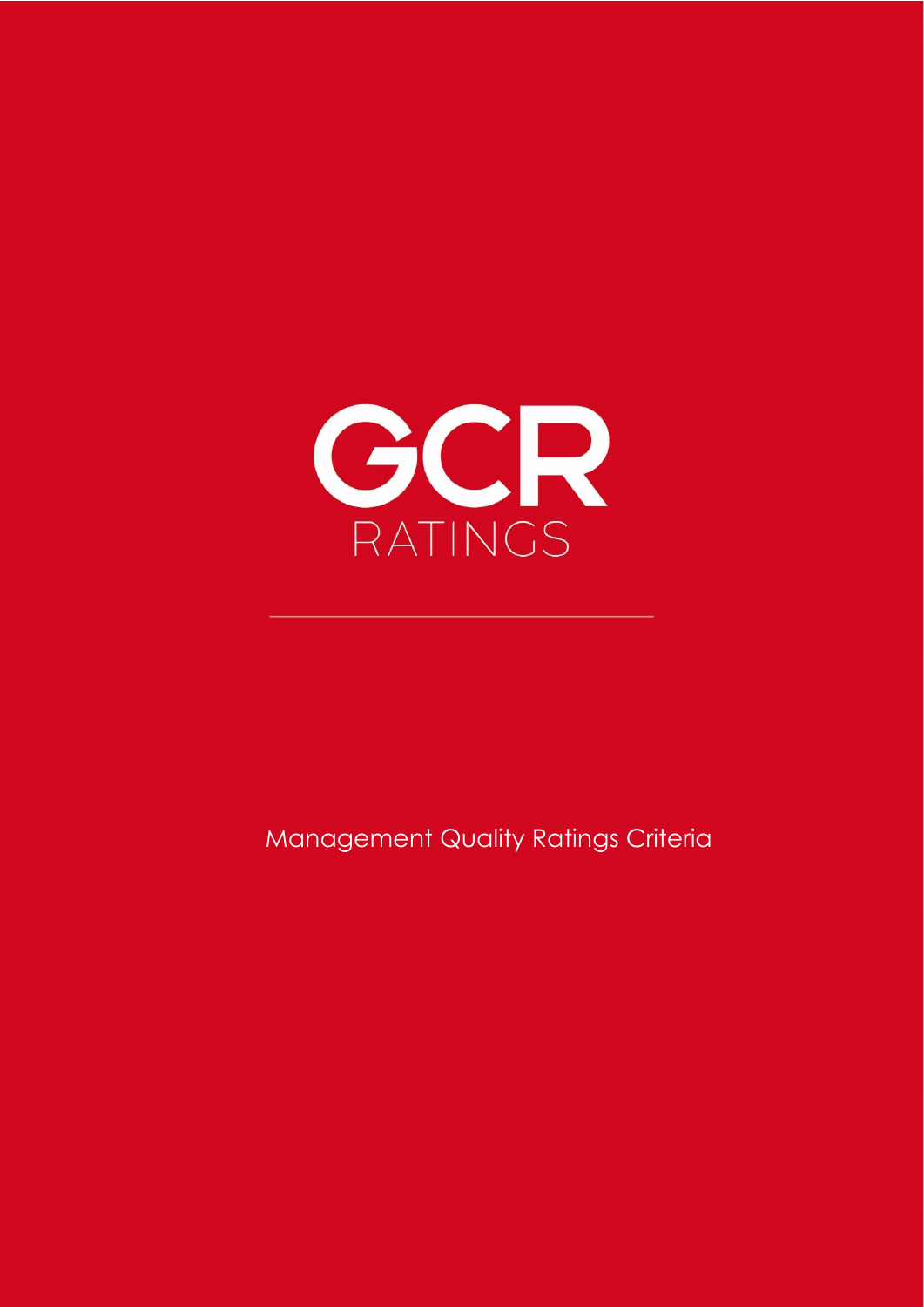### Contents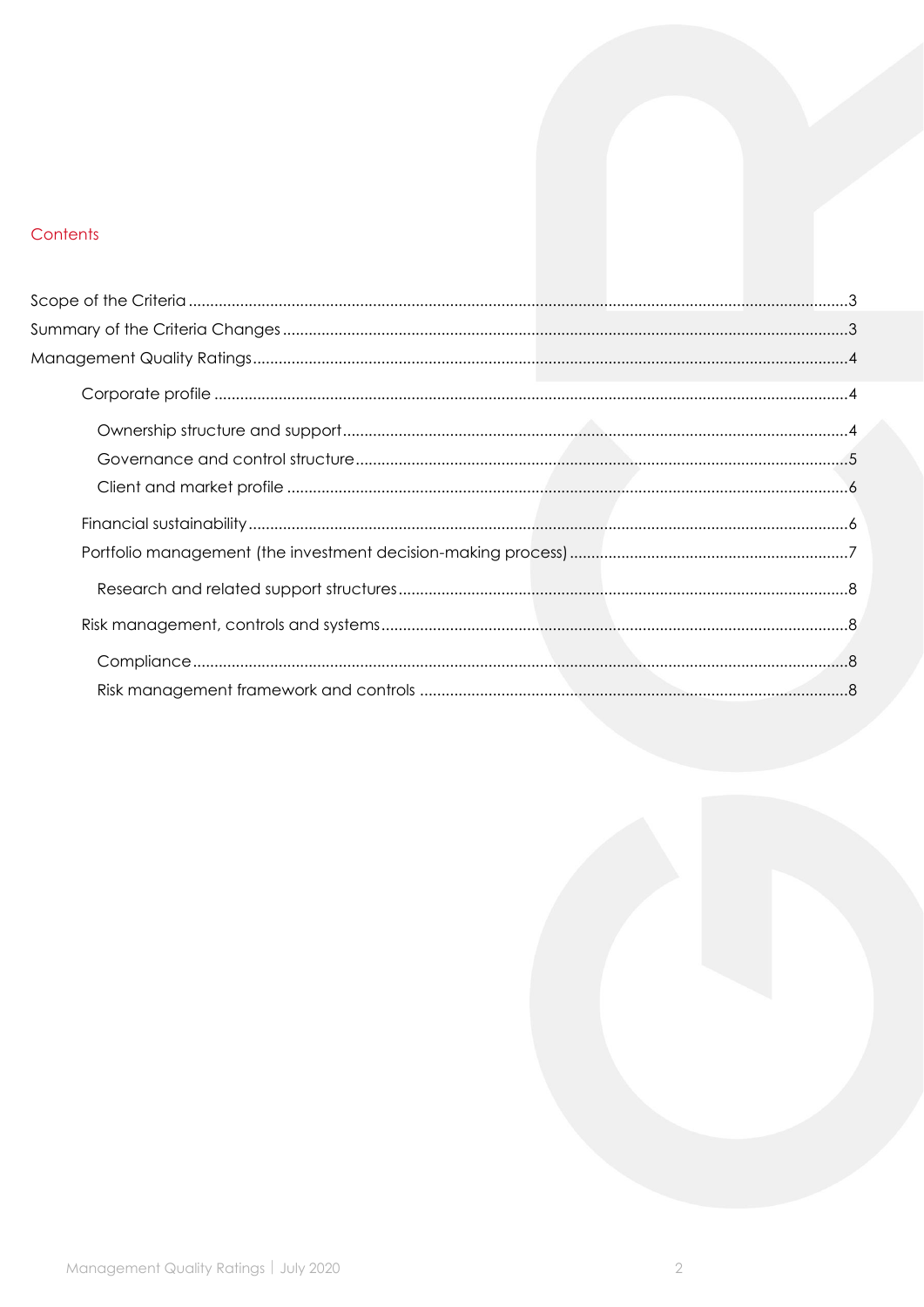# <span id="page-2-0"></span>**Scope of the Criteria**

- 1. The management quality ('MQ') ratings provide institutional investors with an independent appraisal of asset management companies. MQ ratings are not credit ratings, therefore they do not measure the relative ability of an entity to meet its financial obligations.
- 2. Rather, the 'MQ' ratings assess an asset manager's organisational structures, management characteristics, client and market profile, financial sustainability, risk management capabilities, portfolio management, and operational practices/controls, in order to determine the organisation's overall quality.
- 3. GCR's 'MQ' ratings are intended to assist investors in comparing portfolio managers' skill sets, and facilitate the process of evaluating investment management firms' overall quality, regardless of size, ownership structure, and scope of operations. Although the assessment incorporates a review of the firm's investment performance track record, the ratings are not intended to consider the prospective performance of specific funds managed by the company.

# <span id="page-2-1"></span>**Summary of the Criteria Changes**

- 4. The proposed criteria is based on the principles of the last updated criteria, 'Global Master Criteria for Rating Funds and Asset Managers, updated in March 2017'.
- 5. The major change to the criteria is the separation of the 'management quality' or 'MQ' ratings from the Fund criteria. Fund ratings have been separated into the criteria titled 'Criteria for Fund Ratings' (currently in RFC stage).
- 6. GCR has also changed the definitions of 'MQ' ratings, in order to emphasize the difference between issuer credit ratings and management quality ratings. The ratings emphasize qualitative over quantitative factors and are expressed in the form of a scale ranging from 'MQ1' (Excellent) to 'MQ5' (Poor).

| Table 1: Management Quality Ratings          |                                                                                                                                                                |  |  |  |
|----------------------------------------------|----------------------------------------------------------------------------------------------------------------------------------------------------------------|--|--|--|
| <b>Management Quality Rating Definitions</b> |                                                                                                                                                                |  |  |  |
| MQ1                                          | Entities rated MQ1 are judged to exhibit an excellent management and control environment, which<br>meets or exceeds best international practice and benchmarks |  |  |  |
| MQ2                                          | Entities rated MQ2 are judged to exhibit a good management and control environment.                                                                            |  |  |  |
| MQ3                                          | Entities rated MQ3 are judged to exhibit adequate management and control environment.                                                                          |  |  |  |
| MQ4                                          | Entities rated MQ4 are exhibiting poor management and a weak control environment, which leaves a<br>high potential for investor or corporate losses.           |  |  |  |
| MQ5                                          | Entities rated MQ5 have very weak management and controls which has led to investor or corporate<br>loss.                                                      |  |  |  |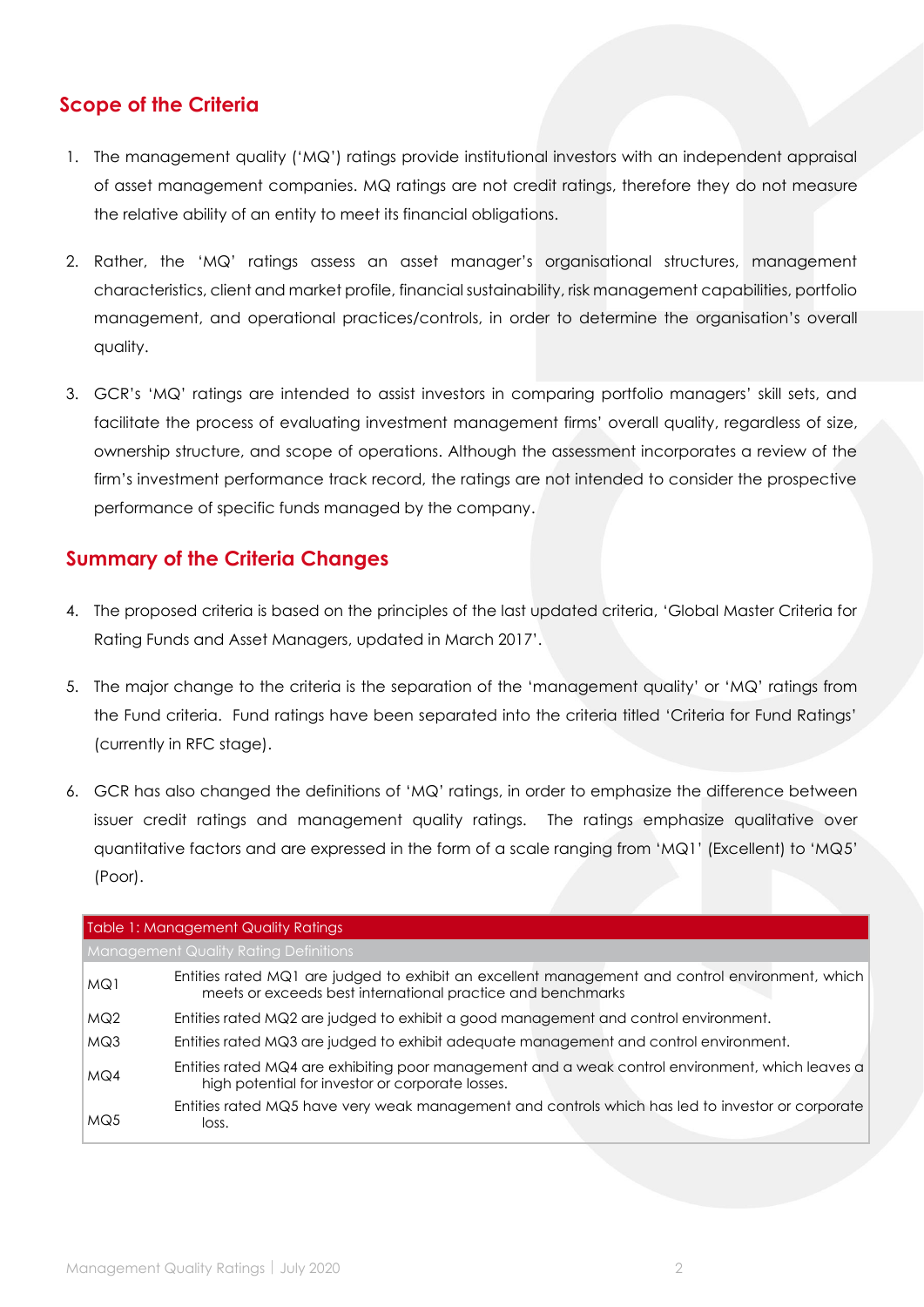- 7. Asset Managers assigned with an issuer credit rating will be rated using either the 'Appendix to Criteria for Rating Financial Services Companies: Asset Management Issuer Credit Ratings'.
- 8. It is possible that Asset Managers will hence forth have both a full issuer credit rating and management quality ('MQ') rating.

### <span id="page-3-0"></span>**Management Quality Ratings**

- 9. Although GCR's analysis of an asset manager's quality takes into account quantitative factors, including the historical performance of funds under management, the financial strength of its balance sheet, and its profitability and prospects, the ratings emphasize qualitative over quantitative analytical factors. As such, the rating process focuses on the following areas:
	- Corporate profile;
	- Financial sustainability;
	- Portfolio management (the investment decision making process); and
	- Risk management, controls and systems.

## <span id="page-3-1"></span>**Corporate profile**

10. GCR initiates its review of an asset manager's corporate profile by considering organisational structure, which encompasses ownership, governance and control structures, and its human resources and staffing requirements/resources. The business environment, in particular client and market profile are also considered. Analysis of organisational structure is based on identification and assessment of the quality of the reporting structure, and the efficiency of the various organisational functions and responsibilities. It is also a study of the relationships that exist within the firm, with its service providers, clients and with any affiliated entities including parent companies and/or shareholders. This analysis is a critical component in the overall process of assigning asset management quality ratings.

### <span id="page-3-2"></span>**Ownership structure and support**

11. The question of whether an asset manager operates as a separate business unit within its corporate structure is addressed. Whether it is a subsidiary, affiliated company, or a joint venture, it is important to determine if the relationship with its parent or shareholders enhances (or places undue pressure on) the manager's operations. If a firm or its parent is publicly listed, this could influence the extent of information available in the public domain, the ability to raise additional capital for planned or unforeseen demands, and its exposure to certain event risks (including the probability of mergers or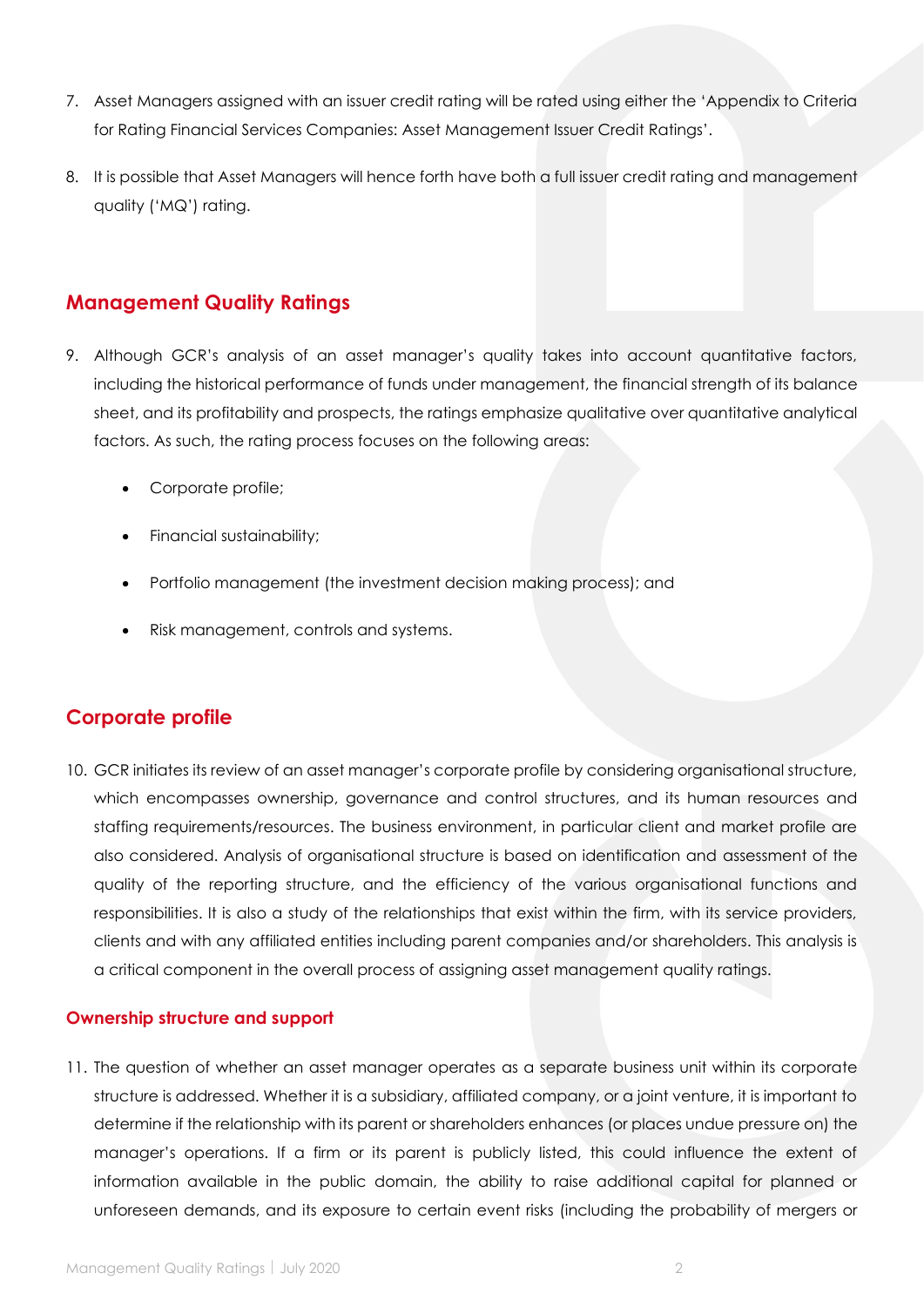takeovers). A recent or upcoming change in corporate ownership can have a major impact on an asset manager's investment philosophy, business culture and overall operating environment.

12. The relationship between the parent company and asset manager can also have a direct impact on the outcome of the rating. A strong parent operating within a vigilant and clear regulatory environment, with a strong financial profile, and demonstrating a willingness to support its affiliates, can enhance an asset manager's rating. On the other hand, a weak parent represents heightened risk as it may look upon its affiliates as a potential funding resource, thereby negatively impacting the rating. Another aspect of the relationship which GCR reviews is the extent to which there are proper and institutionalised 'Chinesewalls' between affiliated companies and also how stringently fiduciary responsibilities are maintained and promoted within the respective entities.

#### <span id="page-4-0"></span>Governance and control structure

- 13. , GCR identifies if there are clear reporting lines between departments in order to assess whether the size and structure of the organisation provides for an efficient use of resources. In addition, GCR determines whether the reporting structure provides enough independence to allow issues/concerns to be readily identified and reported (without the need for burdensome structural mechanisms that are likely to suppress effective risk management). Compliance control is always a fundamental issue within any fund manager's organisational structure.
- 14. An in-depth review of management characteristics with regard to experience, track record, independence, style, approach and relationships within management teams is undertaken. GCR reviews management biographies and interviews key senior managers in order to assess the level of experience/qualification present within the firm. Although typically a long track record of success is a positive indicator, it is even more important if that prior management experience matches and is relevant to the current strategy and style of the organisation.
- 15. Interviews focus on determining the investment approach of the firm's managers, and their specific views on the investment culture within the organisation. It is particularly important, in those organisations that rely heavily on individual managers, to understand the level of risk present in the event of key personnel departures.
- 16. For those organisations which operate with a more team-based approach, GCR discusses in detail the functions and responsibilities of each of the team members. Responsibilities are broken down to determine the existence of non-core activities that could distract or divert resources from the efficient management of the firm. Many of these teams or key individuals may also manage a number of different funds. The universe of funds under management is assessed, and any disparities in performance are analysed and questioned.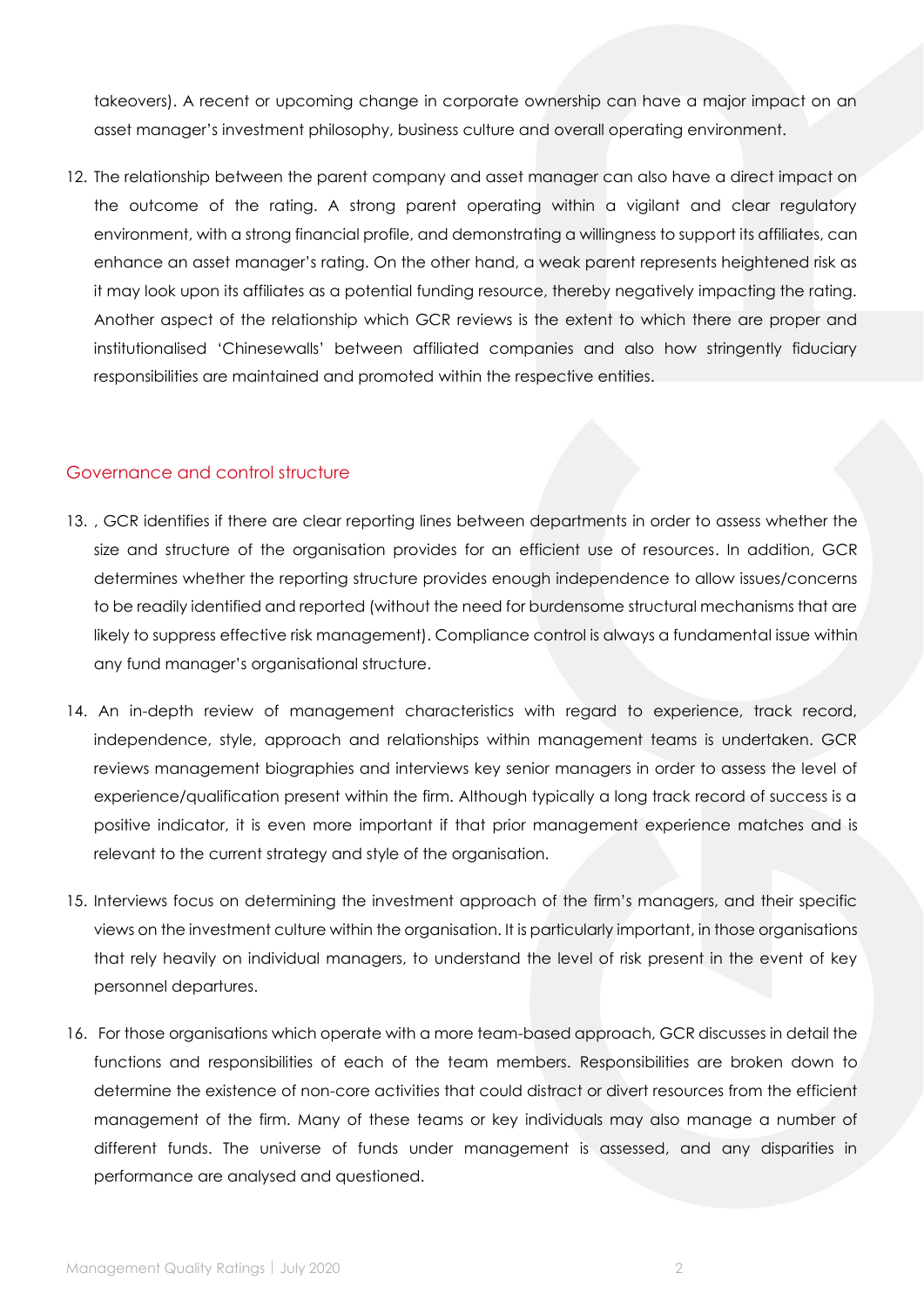### <span id="page-5-0"></span>**Client and market profile**

- 17. An analysis of the business environment includes identifying the asset manager's client base. Funds geared toward the retail market may require a different operational structure and approach from funds targeting institutional investors. The nature of a fund's client base introduces different risks that must be addressed adequately. For example, an asset manager with large exposures to an institutional client base is prone to large fund flows (both inflows and outflows), and as such the firm should have specific structures and operational procedures in place to handle fund flows efficiently, and a risk management environment which takes the heightened liquidity requirements into consideration.
- 18. The extent of relationships with clients is another important consideration. A retail operation may rely heavily on its relationships with intermediaries or directly with investors. GCR tries to gauge to what extent those relationships are vital to the firm's operations. Relationships can also be heavily dependent on key personnel. This aspect is further detailed in our analysis of the management team in particular, but here we focus on management's efforts to protect key relationships from risk of personnel turnover and on its personnel policies in regards to retention, compensation and other human resource issues.
- 19. Another facet of the business environment is an assessment of whether 'brand' is a significant factor in its operations. GCR looks at how the firm markets its brand and what internal procedures are in place for monitoring its markets and its sales processes.

## <span id="page-5-1"></span>**Financial sustainability**

- 20. As an extension of corporate profile, financial resilience is a key element in the successful operation of an asset management organisation. As such, GCR conducts an analysis of a firm's financial sustainability, including its position, profitability and prospects. GCR is particularly concerned with an asset management firm's ability to fund current and future operations and meet capital requirements through internal cash generation, and to be able to do so while supporting current and future business activities. GCR reviews the relative importance, financially, of each fund to the firm's overall business in terms of revenues and profits. This review is further analysed later in the context of questions to management regarding strategic direction within the firm's overall operating philosophy.
- 21. GCR's assessment of financial fundamentals considers not only the current financial status of the company but also trends in earnings, cash flow, profitability, and capital adequacy. Although size is a consideration when evaluating financial strength, as it can have a direct bearing on the firm's ability to withstand downturns in economic activity, it is not in itself a defining factor for the rating. Size, however, can be a contributing factor in the firm's operational efficiency and is further analysed in that context.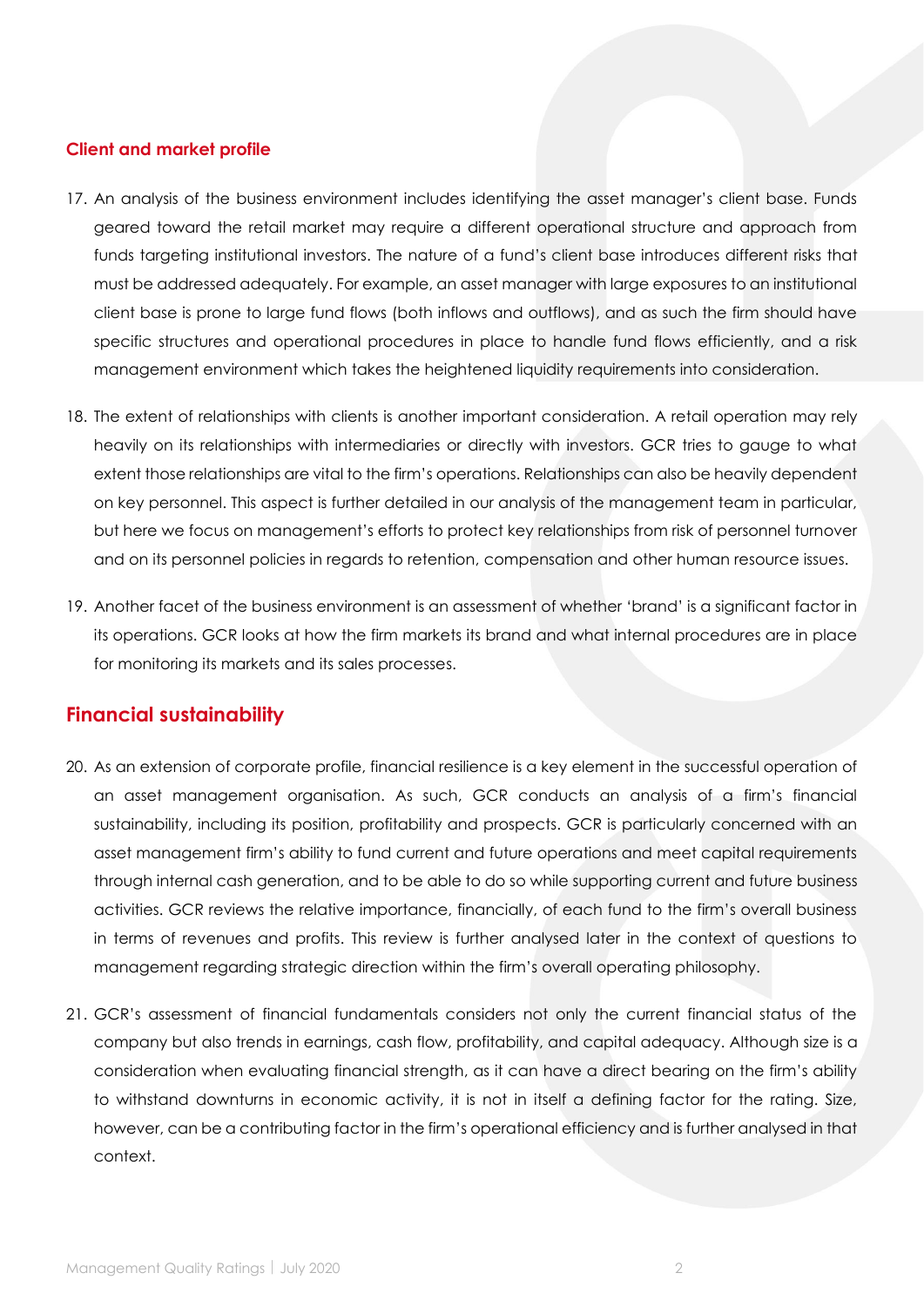22. Comparative analysis relative to other asset managers is undertaken wherever possible, and is based on an appropriate sampling of peer groups. Financial strength also impacts the firm's ability to retain important staff through appropriate financial incentives, thereby maintaining competitiveness and retaining clients, particularly in the institutional market.

### <span id="page-6-0"></span>**Portfolio management (the investment decision-making process)**

- 23. A review of the historical performance of the various funds under the asset manager's control is an important tool when used as part of the overall analysis for determining the quality of management. However, GCR does not assign management quality ratings based on historical investment performance, but rather on a firm's ability to achieve solid targeted results consistently across a range of market conditions. The portfolio management assessment broadly considers the asset manager's investment philosophy, strategy and style, the fund features, performance and management practices within the funds under management, and whether these comply with investment philosophy, and the extent and quality of investment research and related support structures. Investment philosophy, strategy and style.
- 24. An analysis is conducted of an asset manager's investment and operational strategies in the context of its stated investment philosophy, policies and goals. Identifying the organisation's strategy and decision-making process is at the heart of this analysis. Questions are posed to understand the investment philosophy and to determine how investment objectives are established. The process undertaken for determining investment strategies is reviewed, including how the strategy is defined, quantified, and most importantly, how it is implemented.
- 25. Asset allocation decision-making and the bases for identifying eligible securities are reviewed, as are the processes for monitoring strategy implementation, and the circumstances in which the strategy can be altered. Finally, GCR looks to determine the level of consistency with which the investment policy has been applied. Fund features, performance and management practices.
- 26. The specifics of each of the funds under management are also reviewed. A change in asset size in any fund, for instance, is flagged to determine if there has been any shift or drift in investment philosophy. Fund fundamentals, such as liquidity levels, rate of turnover and the expenses ratio, are reviewed and analysed. A more detailed investigation of the client base is undertaken in order to identify and explain changes in the investor base. Performance is highlighted in the context of broad market performance.
- 27. Portfolio composition is reviewed and compared to the stated investment objectives of each individual fund. Style changes prompt questioning as to why such a shift has occurred. The specific practices utilised when building a fund portfolio are also reviewed (including identifying whether leverage or derivative products are used to enhance return). Questions regarding these practices are designed to determine the extent of their use, and their place within the investment philosophy and strategy of the organisation. It is also important that management demonstrates a clear and thorough understanding of the risks inherent in their application.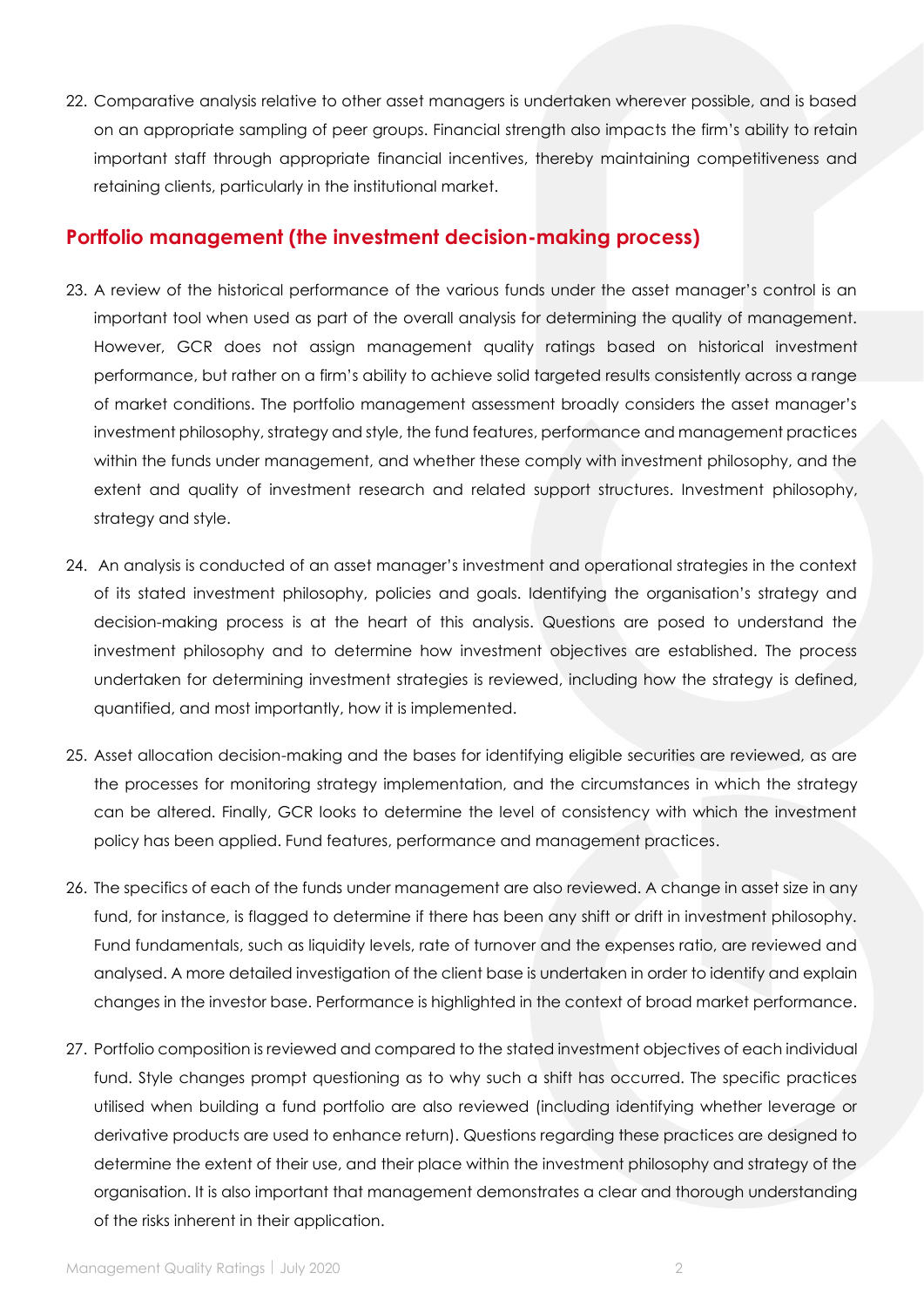#### <span id="page-7-0"></span>**Research and related support structures**

28. Ancillary support structures are also reviewed in order to examine the capabilities and breadth of those resources. In-house research teams are analysed to determine the extent and quality of the information used in investment decisions. Equally important is an examination of how external resources such as research from brokers are incorporated into internal research activities. Furthermore, access to company investment information is reviewed to see the extent of interaction that exists between research teams and companies in the portfolio, in terms of visits and timely communication.

#### <span id="page-7-1"></span>**Risk management, controls and systems**

29. Assessing the firm's ability to exercise proper control over its operations in order to effectively identify and address the various forms of risk it faces is a fundamental part of GCR's analysis. In this regard, compliance with regulatory requirements, the firm's risk management framework and controls, and appropriateness of operations and systems are key areas of focus within GCR's assessment of an asset manager.

#### <span id="page-7-2"></span>**Compliance**

30. Regarding the regulatory environment, GCR undertakes a comprehensive analysis of the laws and regulations impacting the asset manager's operations. This is done for every market where GCR issues management quality ratings. Through direct contact with the relevant regulatory bodies and constant monitoring of new developments, GCR keeps abreast of key issues in regulatory oversight, and compares an asset manager's risk compliance to the relevant requirements of the environment in which it operates.

#### <span id="page-7-3"></span>**Risk management framework and controls**

- 31. A review of a firm's regulatory compliance is an important part of assessing its capability to manage risk. GCR undertakes a comprehensive review of the firm's compliance structure in order to assess its capacity, as well as its compliance philosophy. This includes a review of its written internal procedures and guidelines, reporting systems, its track record with regulators and its compliance with licensing, capital and general reporting requirements. Any history of problems in this area is carefully reviewed for cause and correction. Management's processes for reviewing compliance issues and for updating its procedures are also investigated. GCR analysts question individual managers on their own specific risk management procedures, including what oversight responsibilities and practices are employed over daily trading and investment decisions.
- 32. It is important to determine who within the organisation is responsible for managing risk related activities and to what extent he or she has the appropriate levels of authority to deal effectively with that risk and to enforce the firm's risk management policies. GCR reviews the quality of the internal and external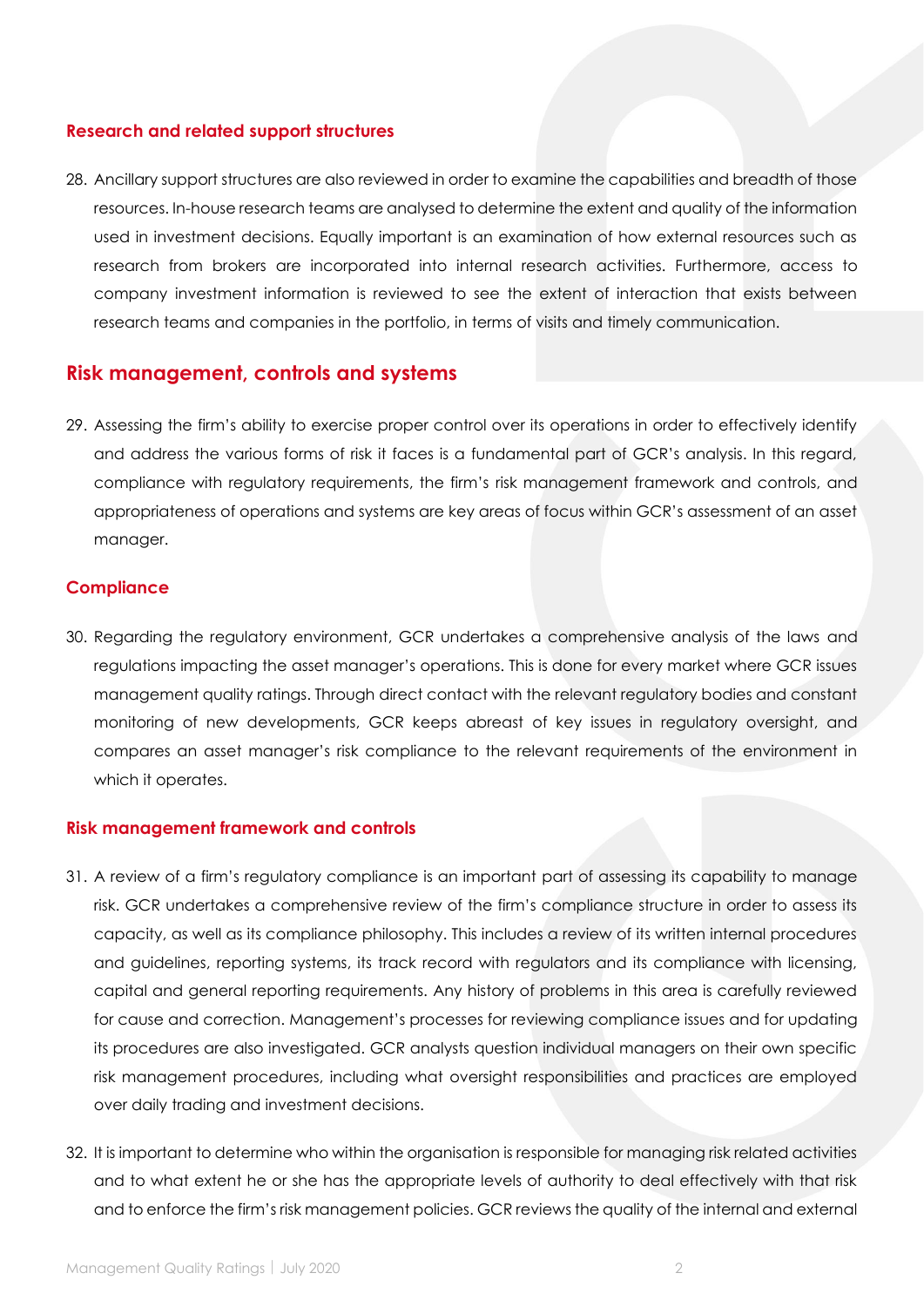audit system and looks specifically at past compliance lapses to evaluate how they were addressed and eventually corrected. Operations and systems Within the context of the firm's organisational structure, as well as its risk management framework and control systems, GCR assesses the efficiency of the firm's operations given the existing infrastructure, systems and mechanisms in place to respond to any inherent challenges.

- 33. The quality of the asset manager's information systems can have a direct impact on the efficiency of its operations. In particular, GCR evaluates the level of sophistication and quality of the firm's information technology systems. Here, emphasis is placed on processing, storing and retrieval of data, in the front, middle and back-office systems.
- 34. GCR also evaluates the procedures and policies in place in relation to data backup, computer security and technical support. As it affects both the quality of operations and services delivered, GCR examines the type of network, as well as the communication systems in place. An asset manager's level of technological flexibility, integration and sophistication relative to its peers may affect its market position and prospects. Furthermore, risk management procedures enhanced by high quality information systems provide for better monitoring and lower risk.
- 35. A review is conducted of the systems in place to communicate with the market, service providers and clients, providing the basis for measuring the efficiency of those processes. In addition, the asset manager's activities in the areas of: management reporting; trading; client servicing and administration; securities processing and custody; and asset valuation; are reviewed from an operations point of view.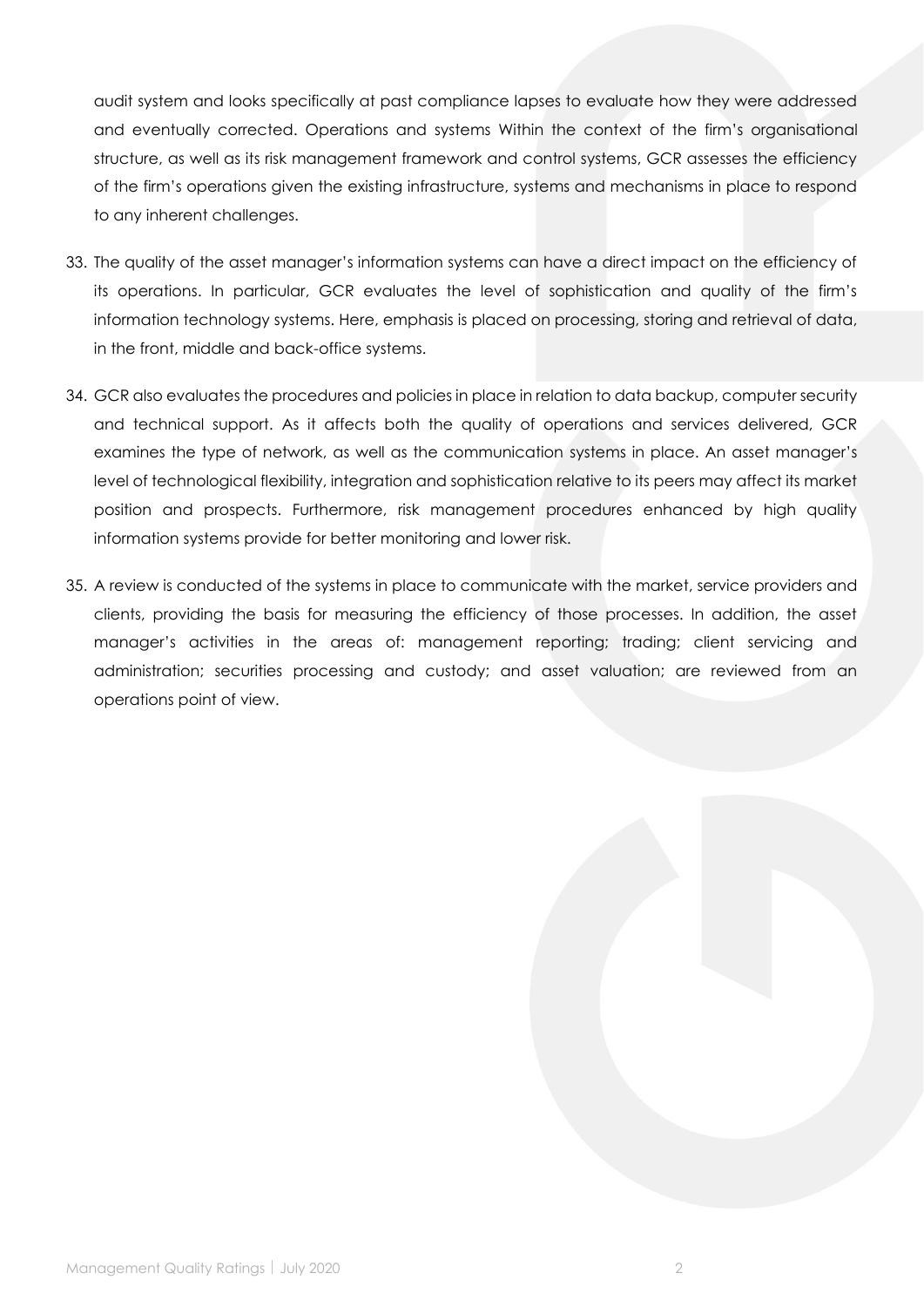# **GLOSSARY OF TERMS/ACRONYMS USED IN THIS DOCUMENT AS PER GCR'S GLOSSARY**

| Accounting                     | A process of recording, summarising, and allocating all items of income and expense of the company and<br>analysing, verifying and reporting the results.                                                                                                                                             |
|--------------------------------|-------------------------------------------------------------------------------------------------------------------------------------------------------------------------------------------------------------------------------------------------------------------------------------------------------|
| Agency                         | An insurance sales office which is directed by an agent, manager, independent agent, or company manager.                                                                                                                                                                                              |
| Asset                          | A resource with economic value that a company owns or controls with the expectation that it will provide<br>future benefit.                                                                                                                                                                           |
| Assets                         | A resource with economic value that a company owns or controls with the expectation that it will provide<br>future benefit.                                                                                                                                                                           |
| <b>Balance Sheet</b>           | Also known as Statement of Financial Position. A statement of a company's assets and liabilities provided for<br>the benefit of shareholders and regulators. It gives a snapshot at a specific point in time of the assets the<br>company holds and how they have been financed.                      |
| <b>Benefits</b>                | Financial reimbursement and other services provided to insureds by insurers under the terms of an insurance<br>contract.                                                                                                                                                                              |
| <b>Bond</b>                    | A long term debt instrument issued by either a company, institution or the government to raise funds.                                                                                                                                                                                                 |
| <b>Borrower</b>                | The party indebted or the person making repayments for its borrowings.                                                                                                                                                                                                                                |
| <b>Budget</b>                  | Financial plan that serves as an estimate of future cost, revenues or both.                                                                                                                                                                                                                           |
| <b>Business Cycle</b>          | Regular fluctuations in overall activity in an economy over time. The cycle has four distinct elements: recession,<br>recovery, peak and slowdown.                                                                                                                                                    |
| Call Option                    | A security that gives the holder or buyer the right but not the obligation to buy an underlying instrument at an<br>agreed price (the strike price) within a specified time. The seller or writer has the obligation to sell the underlying<br>instrument if the holder exercises the option.         |
| Capacity                       | The largest amount of insurance available from a company. In a broader sense, it can refer to the largest<br>amount of insurance available in the marketplace.                                                                                                                                        |
| Capital                        | The sum of money that is invested to generate proceeds.                                                                                                                                                                                                                                               |
| Cash Flow                      | The inflow and outflow of cash and cash equivalents. Such flows arise from operating, investing and financing<br>activities.                                                                                                                                                                          |
| Cash                           | Funds that can be readily spent or used to meet current obligations.                                                                                                                                                                                                                                  |
| Collateral                     | Asset provided to a creditor as security for a loan or performance.                                                                                                                                                                                                                                   |
| Commodity                      | Raw materials used in manufacturing industries or in the production of foodstuffs. These include metals, oil,<br>grains and cereals, soft commodities such as sugar, cocoa, coffee and tea, as well as vegetable oils.                                                                                |
| Concentrations                 | A high degree of positive correlation between factors or excessive exposure to a single factor that share similar<br>demographics or financial instrument or specific sector or specific industry or specific markets.                                                                                |
| Conditions                     | Provisions inserted in an insurance contract that qualify or place limitations on the insurer's promise to perform.                                                                                                                                                                                   |
| Conglomerate                   | A company made up of subsidiaries that operate in several business sectors that are unrelated to each other.                                                                                                                                                                                          |
| <b>Contingent Liabilities</b>  | Liabilities not recorded in an entity's financial reports, but which might become due.                                                                                                                                                                                                                |
| Contract                       | An agreement by which an insurer agrees, for a consideration, to provide benefits, reimburse losses or provide<br>services for an insured. A 'policy' is the written statement of the terms of the contract.                                                                                          |
| Corporate<br>Governance        | Refers to the mechanisms, processes and relations by which corporations are controlled and directed, and is<br>used to ensure the effectiveness, accountability and transparency of an entity to its stakeholders.                                                                                    |
| Country Risk                   | The range of risks emerging from the political, legal, economic and social conditions of a country that have<br>adverse consequences affecting investors and creditors with exposure to the country, and may also include<br>negative effects on financial institutions and borrowers in the country. |
| Coverage                       | The scope of the protection provided under a contract of insurance.                                                                                                                                                                                                                                   |
| <b>Credit Rating</b><br>Agency | An entity that provides credit rating services.                                                                                                                                                                                                                                                       |
| <b>Credit Rating</b>           | An opinion regarding the creditworthiness of an entity, a security or financial instrument, or an issuer of<br>securities or financial instruments, using an established and defined ranking system of rating categories.                                                                             |
| <b>Credit Risk</b>             | The possibility that a bond issuer or any other borrowers (including debtors/creditors) will default and fail to pay<br>the principal and interest when due.                                                                                                                                          |
| Credit                         | A contractual agreement in which a borrower receives something of value now, and agrees to repay the<br>lender at some date in the future, generally with interest. The term also refers to the borrowing capacity of an<br>individual or company                                                     |
| Creditor                       | A credit provider that is owed debt obligations by a debtor.                                                                                                                                                                                                                                          |
| Creditworthiness               | An assessment of a debtor's ability to meet debt obligations.                                                                                                                                                                                                                                         |
| Debt                           | An obligation to repay a sum of money. More specifically, it is funds passed from a creditor to a debtor in<br>exchange for interest and a commitment to repay the principal in full on a specified date or over a specified<br>period.                                                               |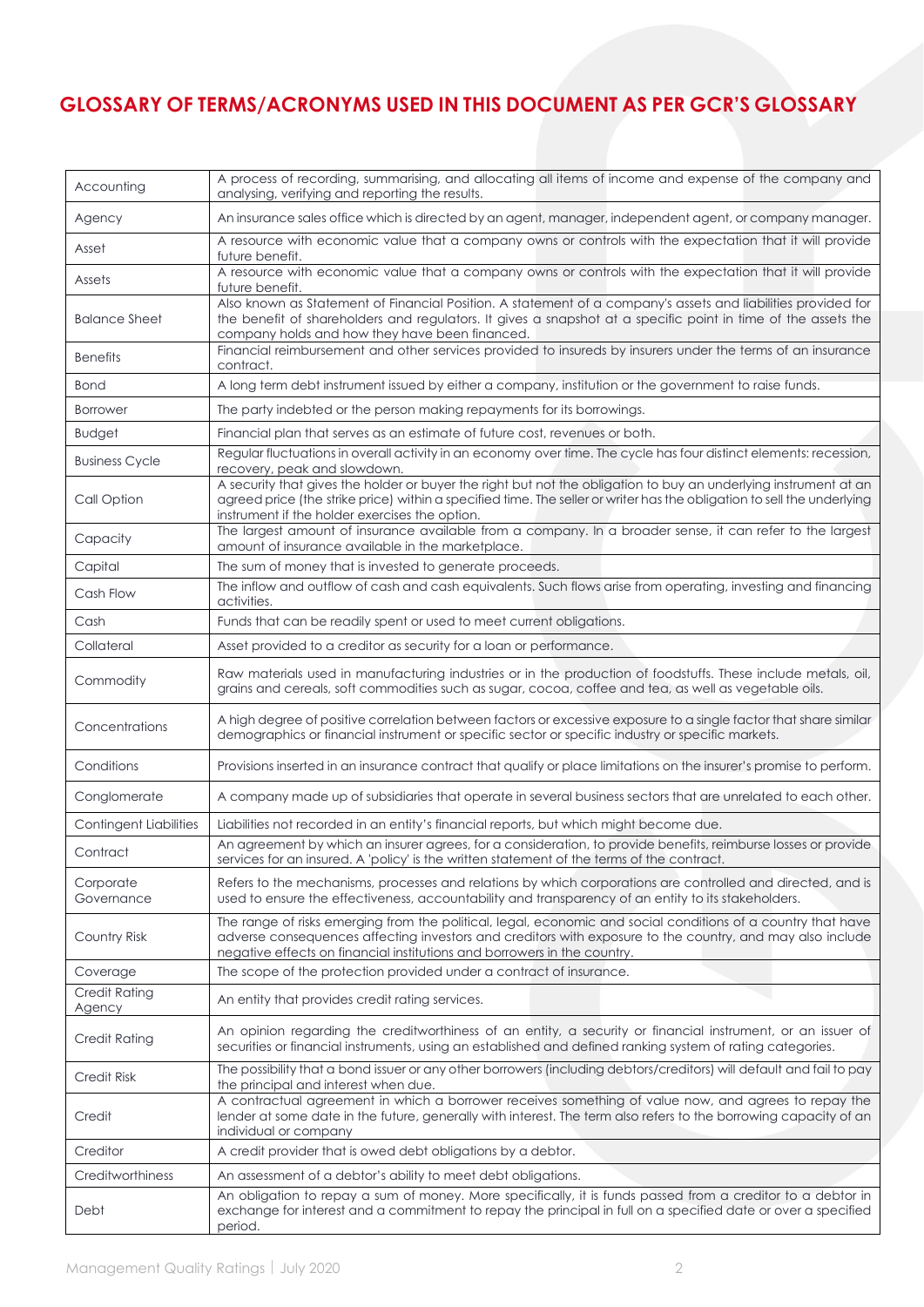| Default Risk                          | The probability or likelihood that a borrower or issuer will not meet its debt obligations. Credit Risk can further<br>be separated between current credit risk (immediate) and potential credit risk (deferred).                                                                                                                                                                                                                                    |
|---------------------------------------|------------------------------------------------------------------------------------------------------------------------------------------------------------------------------------------------------------------------------------------------------------------------------------------------------------------------------------------------------------------------------------------------------------------------------------------------------|
| Default                               | A default occurs when: 1.) The Borrower is unable to repay its debt obligations in full; 2.) A credit-loss event<br>such as charge-off, specific provision or distressed restructuring involving the forgiveness or postponement of<br>obligations; 3.) The borrower is past due more than X days on any debt obligations as defined in the transaction<br>documents; 4.) The obligor has filed for bankruptcy or similar protection from creditors. |
| Diversification                       | Spreading risk by constructing a portfolio that contains different exposures whose returns are relatively<br>uncorrelated. The term also refers to companies which move into markets or products that bear little relation<br>to ones they already operate in.                                                                                                                                                                                       |
| Dividend                              | The portion of a company's after-tax earnings that is distributed to shareholders.                                                                                                                                                                                                                                                                                                                                                                   |
| Environment                           | The surroundings or conditions in which an entity operates (Economic, Financial, Natural).                                                                                                                                                                                                                                                                                                                                                           |
| Equity                                | Equity is the holding or stake that shareholders have in a company. Equity capital is raised by the issue of new<br>shares or by retaining profit.                                                                                                                                                                                                                                                                                                   |
| Exchange Rate                         | The value of one country's currency expressed in terms of another.                                                                                                                                                                                                                                                                                                                                                                                   |
| Exposure                              | Exposure is the amount of risk the holder of an asset or security is faced with as a consequence of holding the<br>security or asset. For a company, its exposure may relate to a particular product class or customer grouping.<br>Exposure may also arise from an overreliance on one source of funding. In insurance, it refers to an individual<br>or company's vulnerability to various risks                                                   |
| Financial Institution                 | An entity that focuses on dealing with financial transactions, such as investments, loans and deposits.                                                                                                                                                                                                                                                                                                                                              |
| <b>Financial Statements</b>           | Presentation of financial data including balance sheets, income statements and statements of cash flow, or<br>any supporting statement that is intended to communicate an entity's financial position at a point in time.                                                                                                                                                                                                                            |
| Forecast                              | A calculation or estimate of future financial events.                                                                                                                                                                                                                                                                                                                                                                                                |
| Fundamental<br>Analysis               | A method of evaluating a security that entails attempting to measure its intrinsic value by examining related<br>economic, financial and other qualitative and quantitative factors.                                                                                                                                                                                                                                                                 |
| Going Concern                         | An accounting convention that assumes a company will continue to exist and trade normally for the<br>foreseeable future. In practice this is likely to mean at least for the next 12 months.                                                                                                                                                                                                                                                         |
| Guarantee                             | An undertaking in writing by one person (the guarantor) given to another, usually a bank (the creditor) to be<br>answerable for the debt of a third person (the debtor) to the creditor, upon default of the debtor.                                                                                                                                                                                                                                 |
| Guarantor                             | A party that gives the guarantee.                                                                                                                                                                                                                                                                                                                                                                                                                    |
| Index                                 | An assessment of the property value, with the value being compared to similar properties in the area.                                                                                                                                                                                                                                                                                                                                                |
| <b>Insolvency</b>                     | When an entity's liabilities exceed its assets.                                                                                                                                                                                                                                                                                                                                                                                                      |
| Insurance                             | Provides protection against a possible eventuality.                                                                                                                                                                                                                                                                                                                                                                                                  |
| <b>Interest Rate</b>                  | The charge or the return on an asset or debt expressed as a percentage of the price or size of the asset or<br>debt. It is usually expressed on an annual basis.                                                                                                                                                                                                                                                                                     |
| Interest                              | Scheduled payments made to a creditor in return for the use of borrowed money. The size of the payments<br>will be determined by the interest rate, the amount borrowed or principal and the duration of the loan.                                                                                                                                                                                                                                   |
| Intermediary                          | A third party in the sale and administration of insurance products.                                                                                                                                                                                                                                                                                                                                                                                  |
| <b>International Scale</b><br>Rating. | An opinion of creditworthiness relative to a global pool of issuers and issues.                                                                                                                                                                                                                                                                                                                                                                      |
| Irrevocable                           | Not able to be changed, reversed, recovered and final.                                                                                                                                                                                                                                                                                                                                                                                               |
| <b>Issue Ratings</b>                  | See GCR Rating Scales, Symbols and Definitions.                                                                                                                                                                                                                                                                                                                                                                                                      |
| <b>Issuer Ratings</b>                 | See GCR Rating Scales, Symbols and Definitions.                                                                                                                                                                                                                                                                                                                                                                                                      |
| <b>Issuer</b>                         | The party indebted or the person making repayments for its borrowings.                                                                                                                                                                                                                                                                                                                                                                               |
| Joint Venture                         | A project or other business activity in which two persons or companies partner together to conduct the project.                                                                                                                                                                                                                                                                                                                                      |
| Layer                                 | A horizontal segment of the liability insured, e.g., the second R100,000 of a R500,000 liability is the first layer if<br>the cedent retains R100,000 but a higher layer if it retains a lesser amount.                                                                                                                                                                                                                                              |
| LC                                    | An LC is a guarantee by a bank on behalf of a corporate customer that payment will be made if that entity<br>cannot to meet its obligations.                                                                                                                                                                                                                                                                                                         |
| Legal Opinion                         | An opinion regarding the validity and enforceable of a transaction's legal documents.                                                                                                                                                                                                                                                                                                                                                                |
| Leverage                              | With regard to corporate analysis, leverage (or gearing) refers to the extent to which a company is funded by<br>debt.                                                                                                                                                                                                                                                                                                                               |
| Liabilities                           | All financial claims, debts or potential losses incurred by an individual or an organisation.                                                                                                                                                                                                                                                                                                                                                        |
| Liquidity                             | The speed at which assets can be converted to cash. It can also refer to the ability of a company to service<br>its debt obligations due to the presence of liquid assets such as cash and its equivalents. Market liquidity refers<br>to the ease with which a security can be bought or sold quickly and in large volumes without substantially<br>affecting the market price.                                                                     |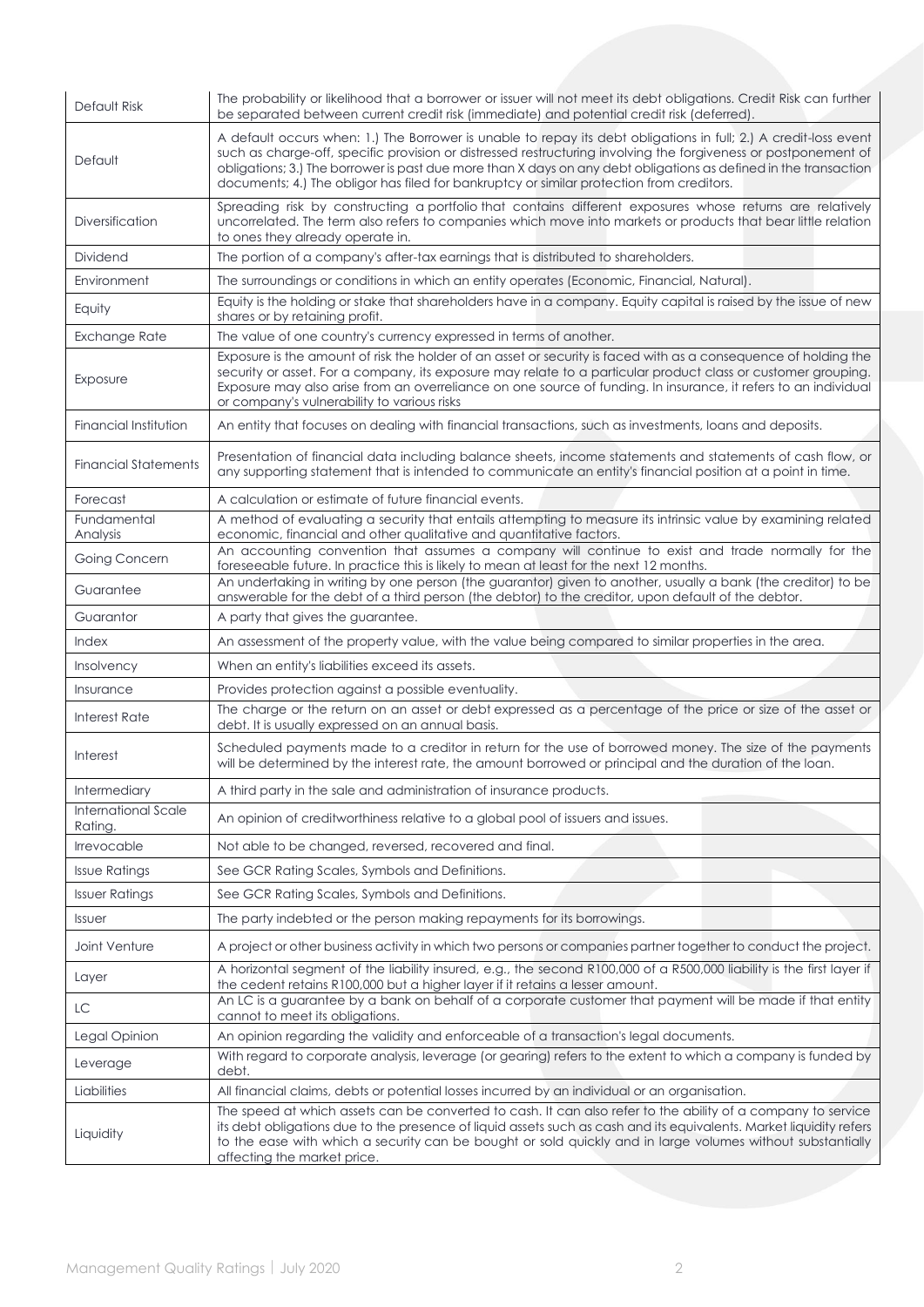| Loan                     | A sum of money borrowed by a debtor that is expected to be paid back with interest to the creditor. A debt<br>instrument where immovable property is the collateral for the loan. A mortgage gives the lender a right to take<br>possession of the property if the borrower fails to repay the loan. Registration is a prerequisite for the existence<br>of any mortgage loan. A mortgage can be registered over either a corporeal or incorporeal property, even if<br>it does not belong to the mortgagee. Also called a Mortgage bond. |
|--------------------------|-------------------------------------------------------------------------------------------------------------------------------------------------------------------------------------------------------------------------------------------------------------------------------------------------------------------------------------------------------------------------------------------------------------------------------------------------------------------------------------------------------------------------------------------|
| Long-Term Rating         | A long term rating reflects an issuer's ability to meet its financial obligations over the following three to five year<br>period, including interest payments and debt redemptions. This encompasses an evaluation of the<br>organisation's current financial position, as well as how the position may change in the future with regard to<br>meeting longer term financial obligations.                                                                                                                                                |
| Long-Term                | Not current; ordinarily more than one year.                                                                                                                                                                                                                                                                                                                                                                                                                                                                                               |
| Loss                     | 1. A tangible or intangible, financial or non-financial loss of economic value. 2. The happening of the event<br>for which insurance pays (insurance).                                                                                                                                                                                                                                                                                                                                                                                    |
| Mandate                  | Authorisation or instruction to proceed with an undertaking or to take a course of action. A borrower, for<br>example, might instruct the lead manager of a bond issue to proceed on the terms agreed.                                                                                                                                                                                                                                                                                                                                    |
| Margin                   | A term whose meaning depends on the context. In the widest sense, it means the difference between two<br>values.                                                                                                                                                                                                                                                                                                                                                                                                                          |
| Market                   | An assessment of the property value, with the value being compared to similar properties in the area.                                                                                                                                                                                                                                                                                                                                                                                                                                     |
| Maturity                 | The length of time between the issue of a bond or other security and the date on which it becomes payable<br>in full.                                                                                                                                                                                                                                                                                                                                                                                                                     |
| Monetary Policy          | Measures taken by the central bank to influence the quantity of money or the rate of interest with a view to<br>achieving stable prices, full employment and economic growth.                                                                                                                                                                                                                                                                                                                                                             |
| Moratorium               | A period of time in which an activity is suspended until such time as a change in circumstances permits its<br>removal. For example, a borrower can declare a moratorium on the repayments of the principal, and<br>sometimes the interest, on a loan.                                                                                                                                                                                                                                                                                    |
| National Scale<br>Rating | National scale ratings measure creditworthiness relative to issuers and issues within one country.                                                                                                                                                                                                                                                                                                                                                                                                                                        |
| Notching                 | A movement in ratings.                                                                                                                                                                                                                                                                                                                                                                                                                                                                                                                    |
| Obligation               | The title given to the legal relationship that exists between parties to an agreement when they acquire<br>personal rights against each other for entitlement to perform.                                                                                                                                                                                                                                                                                                                                                                 |
| Off Balance Sheet        | Off balance sheet items are assets or liabilities that are not shown on a company's balance sheet. They are<br>usually referred to in the notes to a company's accounts.                                                                                                                                                                                                                                                                                                                                                                  |
| <b>Operational Risk</b>  | The risk of loss resulting from inadequate or failed internal processes, people or systems or from external events.<br>This includes legal risk, but excludes strategic risk and reputational risk.                                                                                                                                                                                                                                                                                                                                       |
| Option                   | An option gives the buyer or holder the right, but not the obligation, to buy or sell an underlying financial asset<br>at a pre-determined price.                                                                                                                                                                                                                                                                                                                                                                                         |
| <b>Parent Company</b>    | The senior company in a group or fleet of insurers.                                                                                                                                                                                                                                                                                                                                                                                                                                                                                       |
| Pari Passu               | Side by side; at the same rate or on an equal footing. Securities issued with a pari passu clause have rights and<br>privileges that are equivalent to those of existing securities of the same class.                                                                                                                                                                                                                                                                                                                                    |
| Policy                   | The legal document issued by the company to the policyholder, which outlines the conditions and terms of<br>the insurance.                                                                                                                                                                                                                                                                                                                                                                                                                |
| <b>Political Risk</b>    | The risk associated with investing and operating in a country where political changes may have a negative<br>impact on earnings or returns.                                                                                                                                                                                                                                                                                                                                                                                               |
| Premium                  | The price of insurance protection for a specified risk for a specified period of time.                                                                                                                                                                                                                                                                                                                                                                                                                                                    |
| Private                  | An issuance of securities without market participation, however, with a select few investors. Placed on a<br>private basis and not in the open market.                                                                                                                                                                                                                                                                                                                                                                                    |
| Ranking                  | A priority applied to obligations in order of seniority.                                                                                                                                                                                                                                                                                                                                                                                                                                                                                  |
| <b>Real Estate</b>       | Property that consists of land and / or buildings.                                                                                                                                                                                                                                                                                                                                                                                                                                                                                        |
| Refinance                | The issue of new debt to replace maturing debt. New debt may be provided by existing or new lenders, with<br>a new set of terms in place.                                                                                                                                                                                                                                                                                                                                                                                                 |
| Refinancing              | The issue of new debt to replace maturing debt. New debt may be provided by existing or new lenders, with<br>a new set of terms in place.                                                                                                                                                                                                                                                                                                                                                                                                 |
| Release                  | An agreement between the creditor and debtor, in terms of which the creditor release the debtor from its<br>obligations.                                                                                                                                                                                                                                                                                                                                                                                                                  |
| Repayment                | Payment made to honour obligations in regards to a credit agreement in the following credited order: 3.)<br>Satisfy the due or unpaid interest charges; 4.) Satisfy the due or unpaid fees or charges; and 5.) To reduce the<br>amount of the principal debt.                                                                                                                                                                                                                                                                             |
| Reserve                  | (1) An amount representing actual or potential liabilities kept by an insurer to cover debts to policyholders. (2)<br>An amount allocated for a special purpose. Note that a reserve is usually a liability and not an extra fund. On<br>occasion a reserve may be an asset, such as a reserve for taxes not yet due.                                                                                                                                                                                                                     |
| Reserves                 | A portion of funds allocated for an eventuality.                                                                                                                                                                                                                                                                                                                                                                                                                                                                                          |
| Risk Management          | Process of identifying and monitoring business risks in a manner that offers a risk/return relationship that is<br>acceptable to an entity's operating philosophy.                                                                                                                                                                                                                                                                                                                                                                        |
| <b>Risk</b>              | The chance of future uncertainty (i.e. deviation from expected earnings or an expected outcome) that will<br>have an impact on objectives.                                                                                                                                                                                                                                                                                                                                                                                                |
| Senior                   | A security that has a higher repayment priority than junior securities.                                                                                                                                                                                                                                                                                                                                                                                                                                                                   |
| Shareholder              | An individual, entity or financial institution that holds shares or stock in an organisation or company.                                                                                                                                                                                                                                                                                                                                                                                                                                  |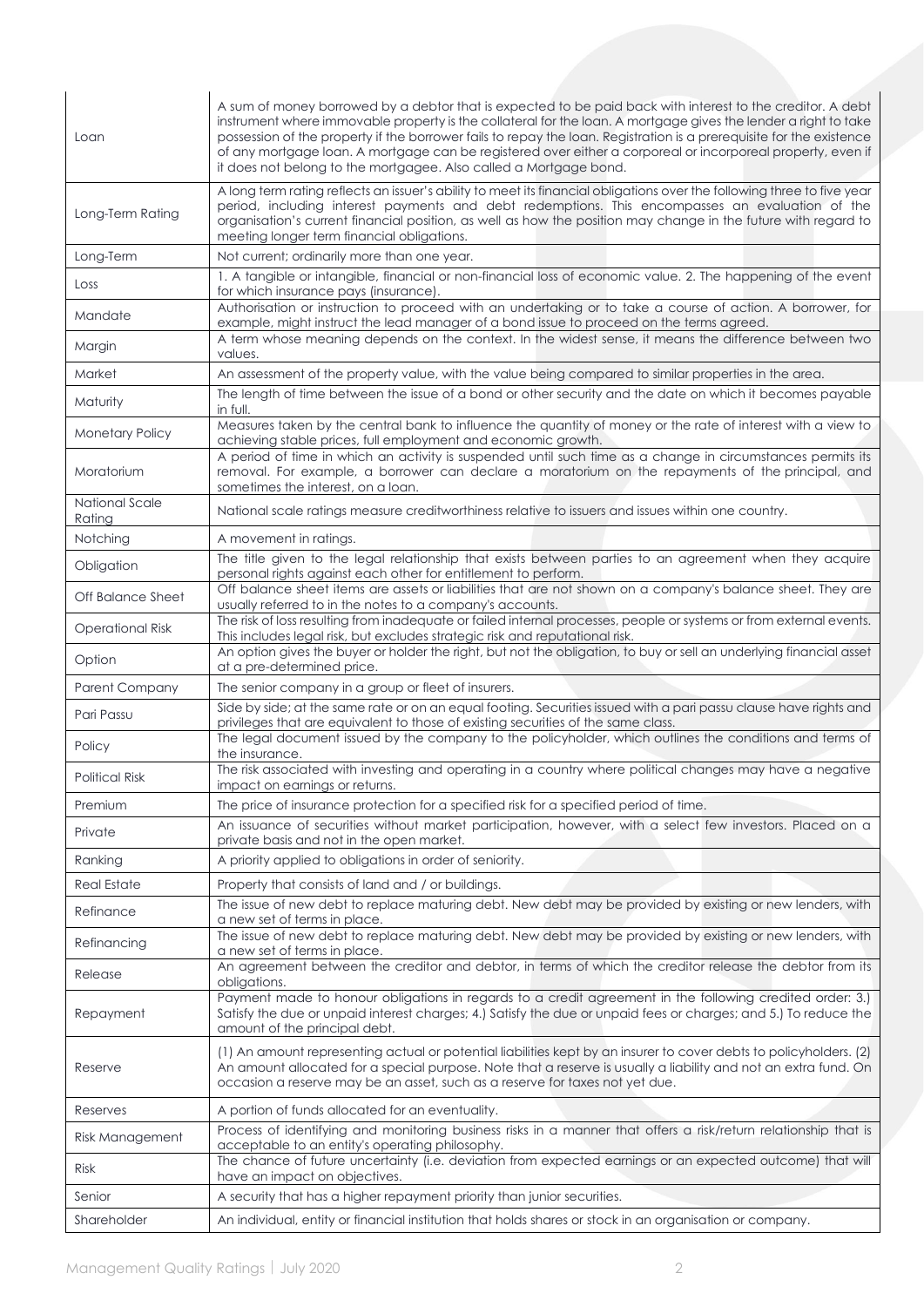| <b>Short Term</b>         | Current; ordinarily less than one year.                                                                                                                                                                   |
|---------------------------|-----------------------------------------------------------------------------------------------------------------------------------------------------------------------------------------------------------|
| Sovereign Debt            | A bond issued by a government or a government-backed agency.                                                                                                                                              |
| Sovereign Risk            | The risk of default by the government of a country on its obligations.                                                                                                                                    |
| Spread                    | The interest rate that is paid in addition to the reference rate for debt securities.                                                                                                                     |
| <b>Structured Finance</b> | A method of raising funds in the capital markets. A Structured Finance transaction is established to accomplish<br>certain funding objectives whist reducing risk.                                        |
| Subordination             | The prioritising of the payment of interest and principal payments to tranches (senior, junior etc. Senior tranches<br>are paid before junior tranches.                                                   |
| Taxation                  | A source of government revenue levied on income and accruals.                                                                                                                                             |
| <b>Total Risk</b>         | Both systematic and unsystematic risks.                                                                                                                                                                   |
| Turnover                  | The total value of goods or services sold by a company in a given period. Also known as revenue or sales.<br>Turnover can also refer to the total volume of trades in a market during a given period.     |
| Unconditional             | Not subject to any conditions.                                                                                                                                                                            |
| Weighted Average          | An average resulting from the multiplication of each component by a factor reflecting its importance or,<br>relative size to a pool of assets or liabilities.                                             |
| Weighted                  | The weight that a single obligation has in relation to the aggregated pool of obligations. For example, a single<br>mortgage principal balance divided by the aggregated mortgage pool principal balance. |

ALL GCR CREDIT RATINGS ARE SUBJECT TO CERTAIN LIMITATIONS, TERMS OF USE OF SUCH RATINGS AND DISCLAIMERS. PLEASE READ THESE LIMITATIONS, TERMS OF USE AND DISCLAIMERS BY FOLLOWING THIS LINK: